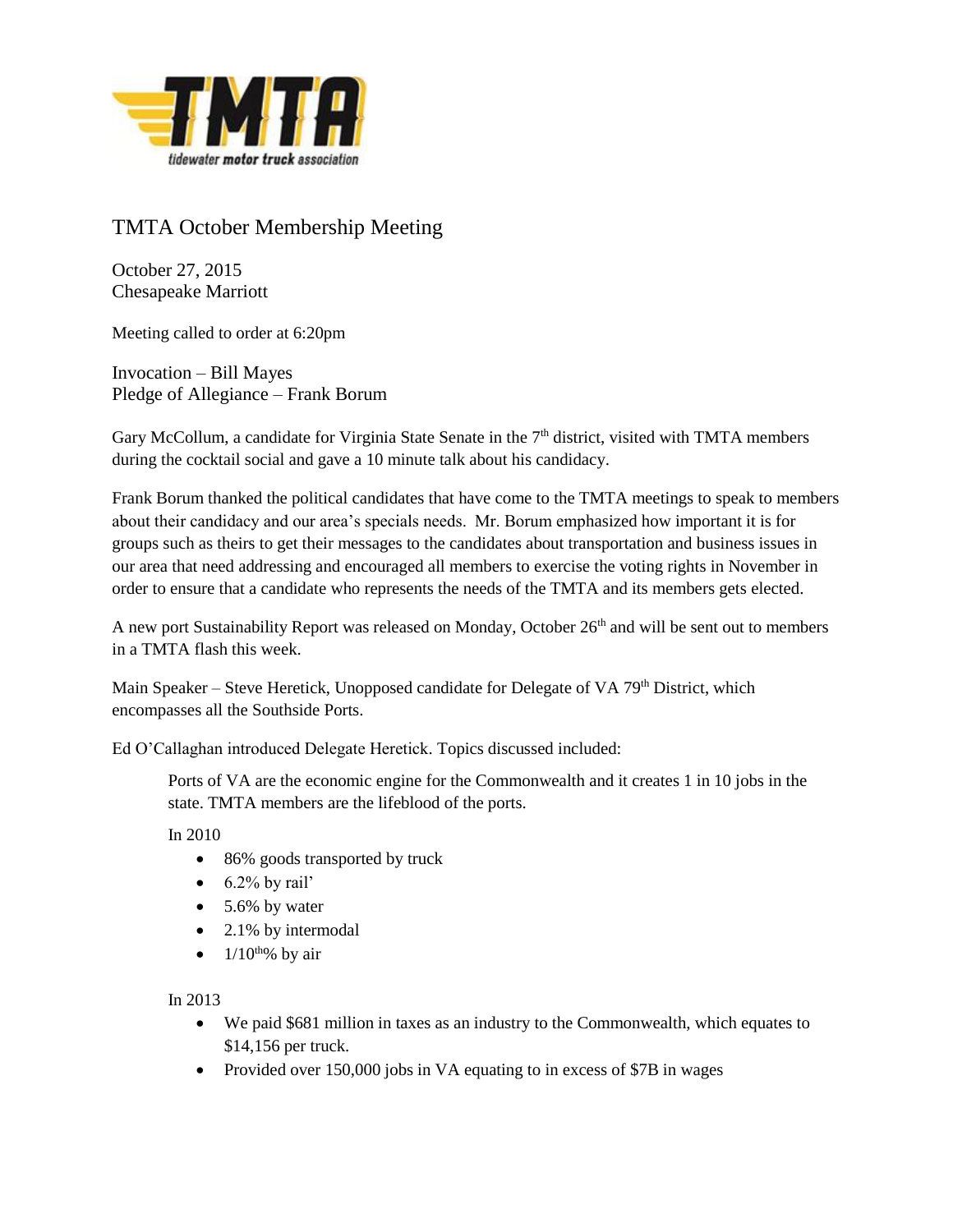4.1% of traffic accident were commercial, in last decade accident rate dropped by 20% 2.7 m new trucks, 54B miles, accident related statistics are coming down, reduced emissions by 99% industry wide, we are becoming more and more safe and are economically and environmentally friendly.

Ports assume significant role in economy of VA. Need to make them more competitive Currently we are dredging to 55 feet vs. Jacksonville who is only dredging to 50 feet. Dredging to 55 feet will keep us competitive with the new ships coming through widened canal. If we don't spend money on dredging we lose money to Savannah and Jacksonville ports or even Northern Ports. Port Executives are committed to reducing wait times.

He asked that we keep him abreast of our issues so he can better serve our industry. Call or stop by to inform him of our needs. We are his biggest constituents.

Tolls are being looked at by Governor McAuliffe's office to see if the toll contract can be recast. Possible that ERC is possibly already in breach of contract in terms of customer service breaches.

He feels that Norfolk may begin to feel the same pinch that Portsmouth is feeling over the toll issue and that it will begin to affect Norfolk soon.

Vance from NIT

- November  $11<sup>th</sup>$  Veteran's Day gates are open as normal except for Newport News which will be closed. Drop lot will be open and mirroring gate hours
- Encourage input about increasing usage/operating hours of new drop lot.
	- o Frank brought up security issues there is a security officer there while open. NO interchange process, only drop lot. Gated, fenced and lit
- Peak season hours still in effect
- Overall usage of VIG's late gate is light
- Northgate closure took place, October  $9<sup>th</sup>$  chassis came on dock at NIT, chassis pool usage is at 86%.
- Putting up more signage about the new routes on the port
- 13 more mechanics hired to get 11% out of service rate down, weekend hours to assist as well
- New low of empties at the port 14,500, across all facilities, VIG doesn't receive empties on Mondays. Weekend edition (out Fridays at 4:30pm) gives you the changes at the gates over the weekend. Monday is a heavy day for imports
- PPCY cameras and RFIDs are in place, hoping to put more in months ahead
- Wants to encourage group code dispatch. Not being used at the level they would like. Port of VA uses this as means to get its drayage work done. Revolutionized in-house drayage program
- Tried the rumble strip at facilities, didn't help as much as they wanted, installing speed bumps next at the PPCY entrance and PMT gate, one on either side of the canopy at PMT
- Kyle Basham, formerly GM at NIT, new Director of Operations at VIG
- Mike Petty is Sr. Project Manager for NIT Optimization Team. Lot going on at NIT, evolution continues at NIT